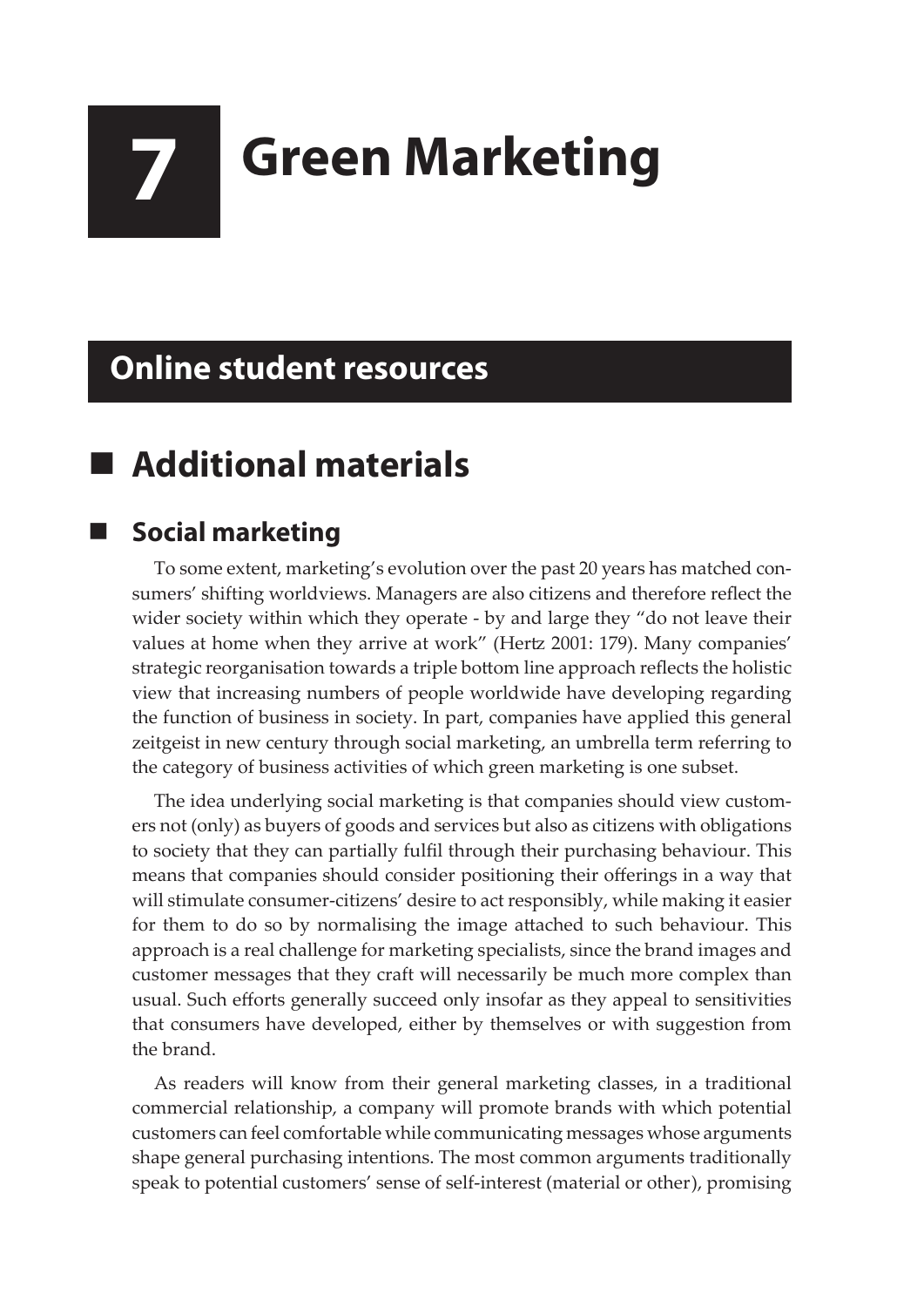them something that will appeal to them in different ways. In more concrete terms, this will depend on the particular product or customer segment in question. Thus, certain beauty (and health) products are sold on the promise that users will feel younger (Dove) or more attractive (Lux); cars promise that buyers will feel adventurous (Renault) or safer (Volvo); banks trumpet security (Santander) or special knowledge (HSBC); and clothing brands sell the idea that customers look sportier (Nike) or more elegant (Tommy Hilfiger). Potential customers are persuaded to look past the hurdle of cost because such promises make it worthwhile for them to part with their money. On occasion, they can be persuaded to switch from an older brand to a newer one. In this way, traditional marketing works on what macro-economists call people's utility function, measuring the satisfaction that people get from purchasing/ consuming a given good at a given price.

Utility functions are not absolutes, however, insofar as the value that a consumer segment attributes to an item during a particular purchasing situation will vary depending on a host of cultural, sociological, psychological and other factors – all of which will in turn by influenced by the zeitgeist epitomising the moment in question. Thus, the famous social conscience that broadly developed in the Baby-boomer generation that came of age in the 1960s will have impacted on this population's utility functions– especially when it came to combine its culture with the more material values of the 1980s (Vogel 2006). According to some analysts, the rise of 'social marketing' in general, and 'green marketing' is particular, derives from Baby-boomers' attempts to square this circle of ostensibly antagonistic value systems.

Trailblazers for this new hybrid positioning included Ben (Cohen) and Jerry (Greenfield), who as far back as the 1980s were already giving their ice cream products names such as "rainforest crunch" and using their corporate communications to diffuse socially and environmentally active messages. There was also the late Anita Roddick, founder of the Body Shop chain of ethical health and beauty products that derived much of its positive brand image from the profile it built in areas such as fair trade and animal rights. Indeed, many marketing analysts catalogue today's green consumers as a specific subsection of the 'Lifestyles of Health and Sustainability' (LOHAS) demographic. According to a benchmark website for this segment (www.lohas.com), Lohasians focus on "health and fitness, the environment, personal development, sustainable living, and social justice". These are disparate interests and although there are clearly some crossovers (in the sense of individuals being interested in more than one of these issues), LOHAS is too general a categorisation to be directly applicable to green marketing studies – after all, many consumers highlighting products' health benefits for themselves will be less concerned by its wider environmental implications. Insofar as environmental concerns can be englobed within the wider notion of social responsibilty, however, the term 'social marketing' is preferable as a broader porte-manteau descriptor for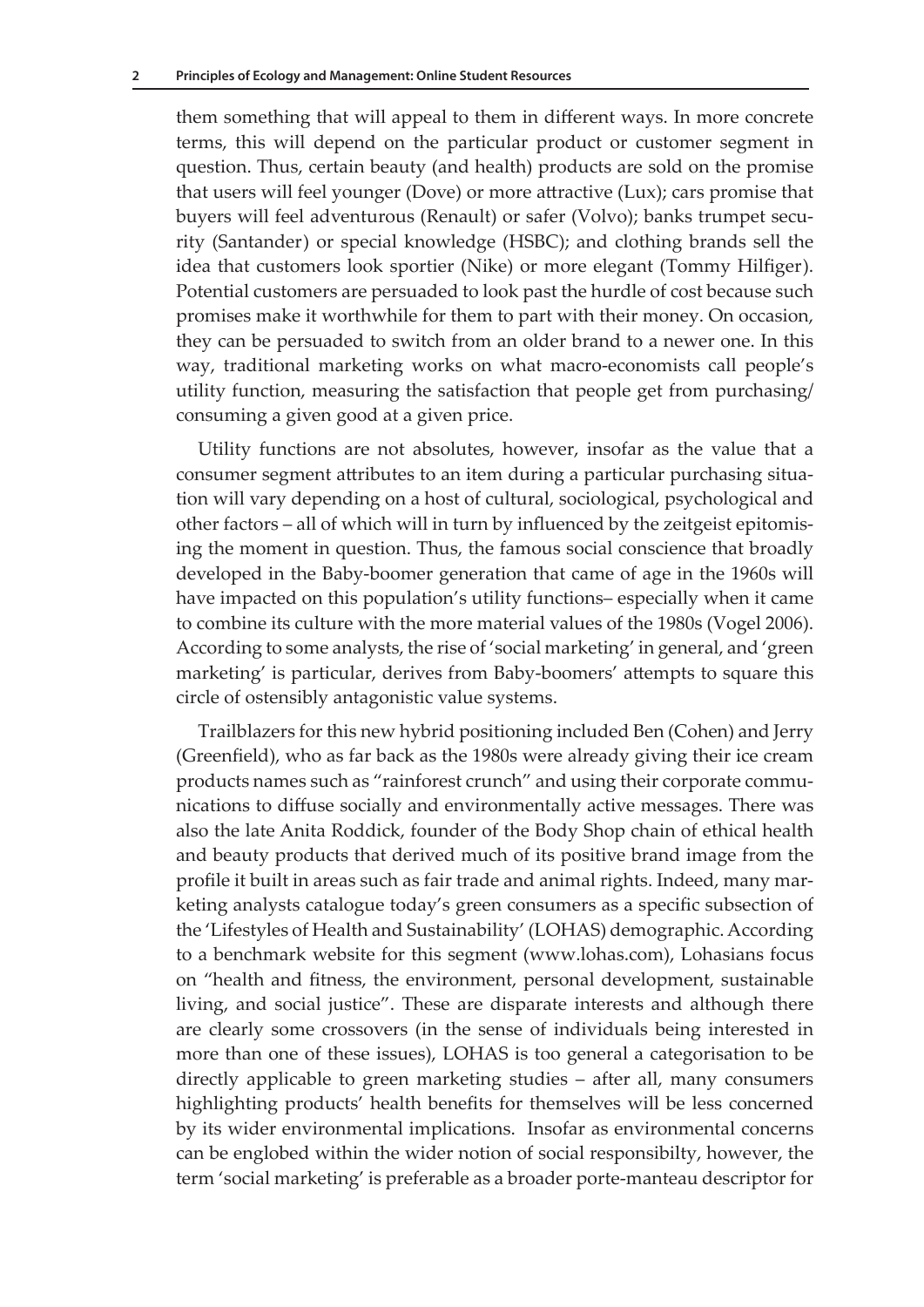the kind of marketing that mobilises whatever trust consumers have placed in a brand to exercise social leadership and create change (Gibbons 2009).

Those with further interest in this approach to marketing can delve into a rich corpus of relevant text, starting with a seminal article entitled '*Social marketing*: an approach to planned social change' that Philip Kotler and Gerald Zaltman published in the Journal of Marketing in 1971. Literature sources range nowadays from websites in the form of academic reviews (www.socialmarketingquarterly.com/) to global networks of professionals (www.socialmarketers. net/) or parastatal bodies (http://thensmc.com/). Specialists will differentiate many subsets within this entire branch, with green marketing constituting one of the more dynamic variants.

Gibbons, G. (2009), Brands focus: Social marketing – The power of suggestion, available at www.ethicalcorp.com/, accessed 24 October 2010 Hertz, N. (2001), *The Silent Takeover*, London: Heinemann Vogel, D. (2006), *The Market for Virtue*, Washington: Brookings

#### **Eco-sponsoring**

Another avenue for companies to promote their ecological concern is to affiliate themselves with groups or projects engaged in environmental improvements. In its simplest form, firms contribute funds directly to an environmental organisation to further the latter's goals even as they gain a 'halo effect' by publicising this support. An ancillary approach is when companies 'adopt' a particular environmental programme such as a community recycling centre or a biodiversity effort, because of the reputational capital they gain from this sponsorship. In a similar vein, companies implementing a "Madeleine" strategy (Klein 2001) where they seek to ingratiate themselves with potential long-term consumers by interacting with them already as children, may sponsor environmental education programmes, one example being the subset of the British retailer B&Q's Better Neighbour Grant where the company donates to local schools and similar bodies to enable them to purchase B&Q materials that can then be used to conduct urban gardening projects.

Eco-sponsoring is generally promoted as part of companies' wider social marketing efforts and can therefore be most usefully classified as a wholesale sustainability effort alongside similar initiatives that companies pursue in fields such as culture (organisation of events, often for younger or older sub-populations), sports (often giving deprived communities greater access to better facilities) or social problems (i.e. the RATP Foundation funded by the Paris Transit Authority to help vulnerable residents in their community or on company premises by offering shelter, soup kitchens, etc.). In reality, most of these other projects have been up and running for much longer than eco-sponsored initiatives, perhaps reflecting the environment's relatively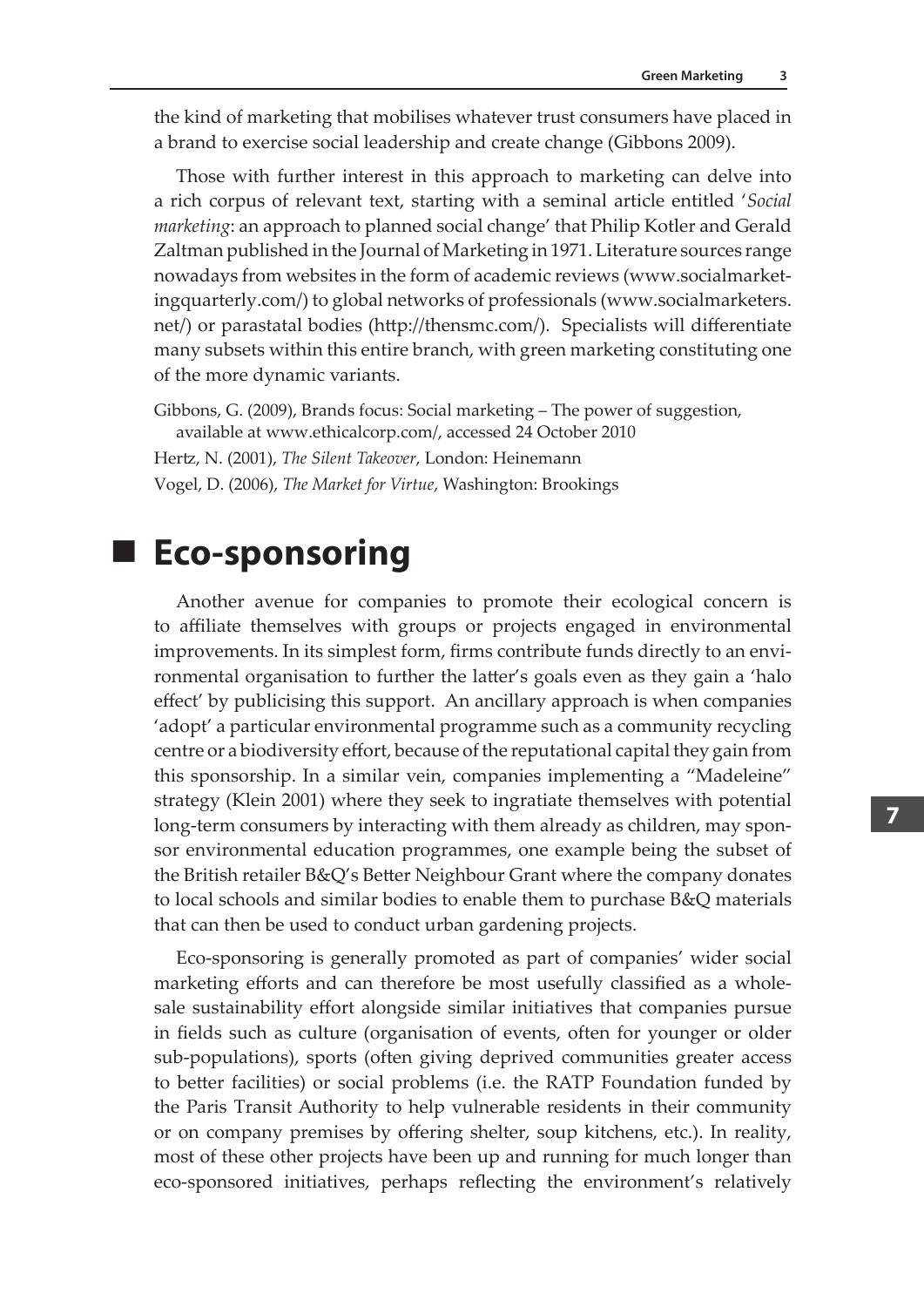recent arrival as a chief area of concern in the field of corporate responsibility. Another problem is that companies engaging in eco-sponsoring often run the risk of being accused of greenwashing if their actions occur in a field where the company may otherwise be accused of having caused damage. Along these lines and given the oil industry's (sometimes deserved) reputation for ecological destruction, it has stretched many observers' credibility to see companies from this sector sponsor certain green causes, with environmental NGOs such as Friends of the Earth, for instance, having pressured Shell to put an end to its sponsorship of the Natural History Museum's Wildlife Photographer of the Year prize in 2008. The sincerity of eco-sponsoring is a whole topic in and of itself.

Hence the rising number of bodies aiming to provide companies with advice on how they might use eco-sponsoring without incurring negative reactions. On one hand, there is green marketing author John Grant (2007), who writes, "Don't brief an agency to create inauthentic and self-interested ads…get your chequebook out and sponsor/support/adopt relevant social ventures and campaigns". In his opinion, a number of leading corporate names do exactly that, with his list of companies "who get it" including Google. HSBC, Nokia, Ikea, Innocent, FritoLay, Timberland, Walmart, Cisco, IBM, Toyota, Virgin, M&S and Interface. On the other hand, there are numerous NGOs advising companies on how they might best sponsor environmental sustainability. On one such website (www.earthwatch.org), eco-sponsoring type actions are subdivided into stakeholder involvement (learning forums, performance reviews); employee engagement ("identifying environmental champions of the future"); environmental research ("support emerging scientists"); community investment (education and youth programmes); and marketing and philanthropy (events, publications, websites, awards). The net effect is a growing self-awareness of the eco-sponsoring branch, which is starting to view itself as a fully fledged sub-division of green (and more broadly, social) marketing.

Grant, J. (2007), *The Green Marketing Manifesto*, John Wiley & Sons Klein, N. (2010), *No Logo*, Flamingo

## ■ Revision tips

- There is a basic conflict between environmentalism's less materialist values and other definitions of consumer longing that are more financial/consumerist in nature. This explains the scepticism surrounding green marketing, which remains the exception, not the rule: because it does not correspond to most consumers' utility function; and because it can lack credibility (greenwashing). Nevertheless, this is a growth sector.
- Marketing always occurs in context, i.e. what consumers find relevant varies in time and place. Historical analysis reveals rise in cause-related/social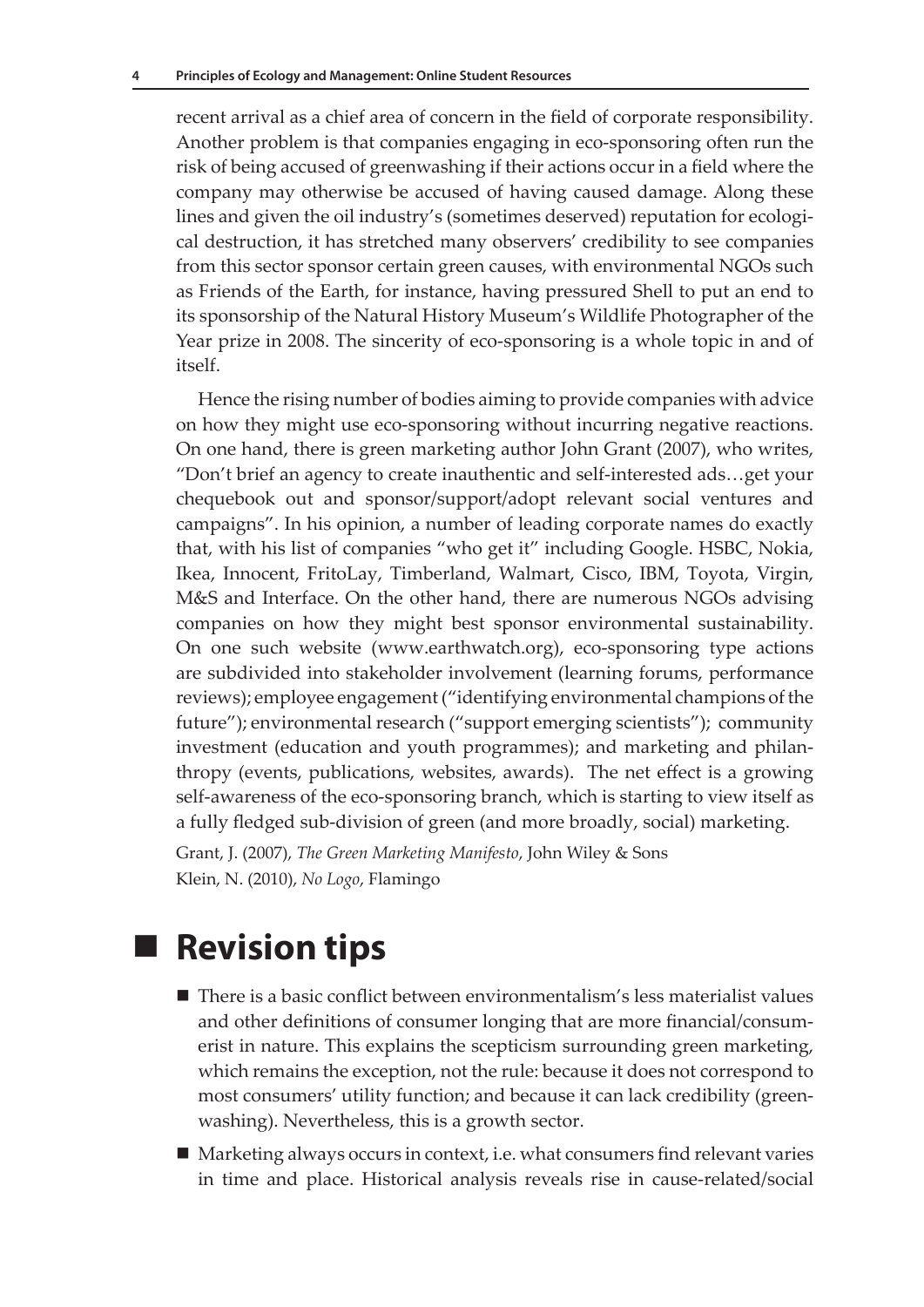marketing (of which green marketing is a subset) as expression of different zeitgeist and in reaction to milestone events. Analysts cannot agree on profile of stereotypical green consumer (in terms of age, gender or income) but there is some evidence that the ascetic reputation commonly associated with green buyers is inaccurate. LOHAS seems a better segmentation, although the profile may vary internationally.

- Green consumption intentions often do not translate into actual purchases. The first step is awareness of the product; remembering to look for it; finding it (availability); and actually buying it. The latter decision must overcome a dual obstacle since green products are generally more expensive yet benefit society as a whole as much if not more than the actual purchaser. The lifecycle costing (LCC) argument is also difficult to formulate. Lastly, there is a credibility issue also, especially when companies are 'pushing' new product at consumers instead of being pulled in by their demand.
- The credibility of a product offer will depend on what kind of green product is involved: one that produces no direct green benefits but is made according to green principles; one whose green benefits are realised by the end user during the act of consumption; or one that simply minimises packaging and waste. B2B and B2C green products should be differentiated. The former have an advantage since the professional buyers they target tend to be more amenable to LCC arguments.
- Green products generally trade at a premium due to their novelty value and higher production costs (lack of scale). There is a direct relationship between the size of this premium and people's willingness to pay. The larger the premium, the greater people's reluctance, although different segments' utility function can vary. In general, studies have shown that the green status by itself does not motivate buyers to pay extra – they prefer this on top of traditional value-for-money arguments.
- Green marketing often involves novel media and places (i.e. guerrilla marketing . 'clean advertising', shared platform experiences). A similar coherency is required between a marketing effort's defining itself and green and the vehicles used to promote this image. Green advertising is in its early stages with different uses being made of the same terms by companies seeking to affirm their new green identity or to achieve 'green redemption'. B2B promotions tend to highlight rational advantages (such as lower LCC costs) whereas B2C can be more emotive and focus on societal benefits. The exact tenor of the message depends on what the company is trying to achieve and its assessment of different markets' receptiveness to such messages.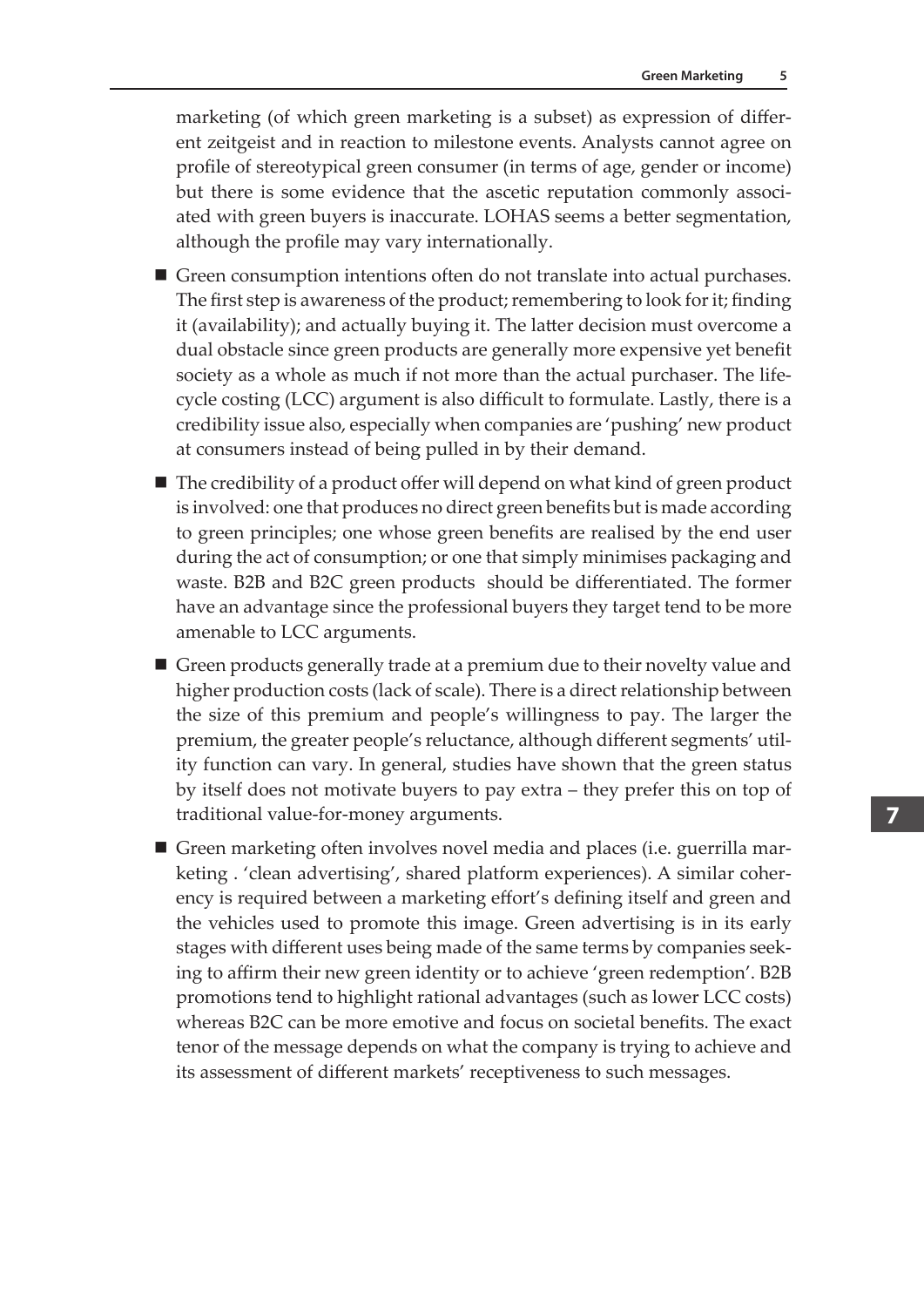## **Case study: Balancing priorities at BP**

When most European consumers above a certain age hear the letters 'BP' (www.bp.com), they think of a multinational oil giant known for the first 80 or so years of its existence as British Petroleum. With a logo containing the company initials inside a badge, BP's unspectacular graphic image never communicated a strong message to the general public, which tended to view it as more of an industrial brand best defined by the major events marking its long history. Thus, BP was best known in the 1970s for the role it played in developing North Sea oil fields to replace reserves lost after the decolonisation of Britain's Middle Eastern colonies; the headline event during the 1980s was its takeover of Standard Oil of Ohio, a pioneer in the sector; and the 1990s were largely defined by its high profile mergers with companies Amoco, Arco and Castrol. By the year 2000, however, CEO John Browne was working on a new brand image for BP - one rooted in environmentalist thinking.

Browne's project was all the more exceptional given the hostile reaction that most oil executives had at the time to environmentalists and scientists' expressions of concern regarding a possible link between the burning of hydrocarbons like oil and climate change. BP could have followed suit, but in a keynote speech delivered at Stanford University in 1997, Browne explicitly acknowledged his sector's responsibility for global warming. Until this watershed moment, BP's reputation had been shaped, like all major oil companies, by the different ways in which it confronted the industrial and geopolitical challenges that it faced. By positioning itself in green marketing terms, the company was now differentiated from its competitors.

Within a few short years after Browne's bold statement, BP came up with a new logo that came to be known as 'helios', the Greek word for sun. Ostensibly, the new logo was an amalgamation of the graphic imagery associated with the different companies merged into the new BP Amoco group. In reality, there had been a decision by BP's Marketing Department's to create a visual representation capable of imprinting in consumers' minds the fact that the company was now facing up to its ecological responsibilities. BP's good fortune was that its existing logo already offered shades of green, with all the positive environmental connotations that consumers associate with this colour. It also featured the colour yellow, reminiscent of sunshine. This benefited the brand by evoking BP's growing portfolio of investments in the solar industry.

The decision was made that the BP initials would now stand for Beyond Petroleum instead of British Petroleum. Consumers found this repositioning all the more credible due to Browne's decision to make major investments in renewable energy. At a time when the general public was increasingly concerned about the ecological imperative, BP alone among the world's oil companies was viewed as doing something better.